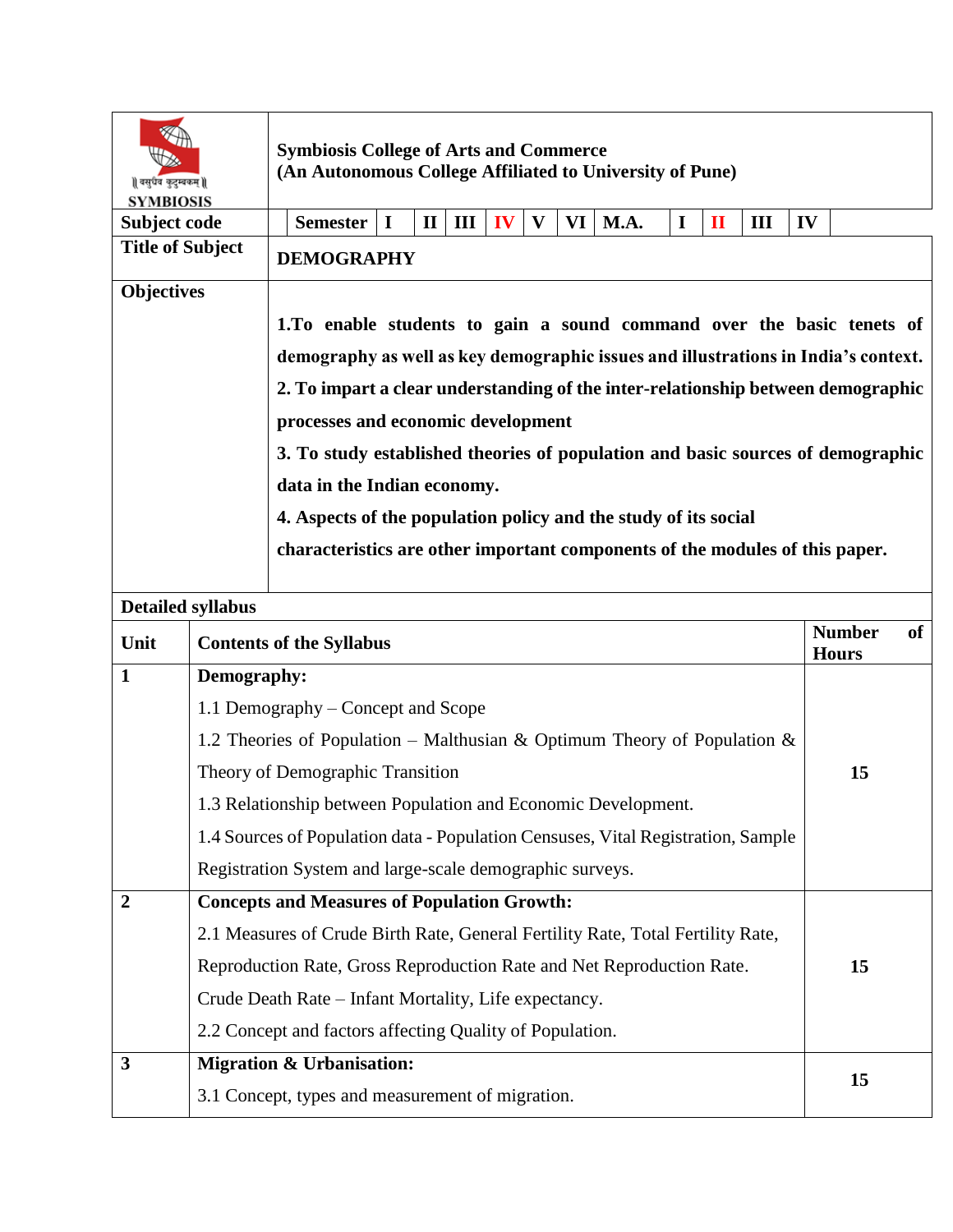|                                  | 3.2 Theories of migration related to internal migration - Harris Todaro Model.               |    |  |  |  |
|----------------------------------|----------------------------------------------------------------------------------------------|----|--|--|--|
|                                  | 3.3 Causes and consequences of internal migration; Trends and patterns of                    |    |  |  |  |
|                                  | internal migration in India.                                                                 |    |  |  |  |
|                                  | 3.4 Urbanization – its determinants and consequences, growth and distribution                |    |  |  |  |
|                                  | of rural-urban population in developed and developing countries,.                            |    |  |  |  |
| $\overline{\mathbf{4}}$          | <b>Trends in Population- India and the World</b>                                             |    |  |  |  |
|                                  | 4.1 Population Trends in Recent Years                                                        | 15 |  |  |  |
|                                  | 4.2 Population Projection, Changing trends and patterns of sex ratio                         |    |  |  |  |
|                                  | 4.3 Concept of Demographic Dividend; Comparison between India and China                      |    |  |  |  |
|                                  | 4.2 National Population Policy 2000.                                                         |    |  |  |  |
|                                  | 4.5 Policies related to Health, Nutrition, Education, Training.                              |    |  |  |  |
|                                  | <b>Total Number of Hours</b>                                                                 | 60 |  |  |  |
| <b>Suggested Reference Books</b> |                                                                                              |    |  |  |  |
|                                  | Agarwal S.S. (1985) - 'India's Population Problem' - Tata McGraw Hill Publication, Bombay.   |    |  |  |  |
|                                  | Bose, (2012), Studies in Demography, University of North Carolina                            |    |  |  |  |
|                                  | P. K. Majumdar (2013), 'India's Demography: Changing Demographic Scenario in India', Rawat   |    |  |  |  |
|                                  | Publications.                                                                                |    |  |  |  |
|                                  | Hans Raj (2007) – 'Population Studies', Surjeet Publication, Delhi.                          |    |  |  |  |
|                                  | Choubey, P.K. (2000), Population Policy in India, Kanishka Publications, New Delhi.          |    |  |  |  |
|                                  | Coale A. J. and L.M. Hoover (1958), Population Growth and Economic Development in Low Income |    |  |  |  |
|                                  | Countries: A Case Study of India's Prospects, Princeton University Press, Princeton.         |    |  |  |  |
|                                  | Gupta J.A. (2000), 'New Reproductive Technologies: Women's Health and Autonomy, Indo Dutch   |    |  |  |  |
|                                  | Studies on Development Alternatives, Sage Publications, New Delhi.                           |    |  |  |  |
|                                  | Phadke V.S. & Swapna Banerjee Guha (Ed) (2007) - 'Urbanisation, Development and Environment' |    |  |  |  |
|                                  | - Rawat Publication, New Delhi.                                                              |    |  |  |  |
|                                  | Shekhar Mukherjee (2006) – 'Migration and Urban Decay' – Rawat Publication, New Delhi.       |    |  |  |  |
|                                  | Isher Judge Ahluwalia, Ravi Kanbur, P.K. Mohanty , 2014 ('Urbanisation in India: Challenges, |    |  |  |  |
|                                  | Opportunities and the Way Forward'.                                                          |    |  |  |  |
|                                  | K.C. Sivaramakrishnan, Amitabh Kundu, B.N. Singh, (2007) Handbook of Urbanization in India.  |    |  |  |  |
|                                  | Government of India - (Various Reports), Census of India, New Delhi.                         |    |  |  |  |
|                                  |                                                                                              |    |  |  |  |